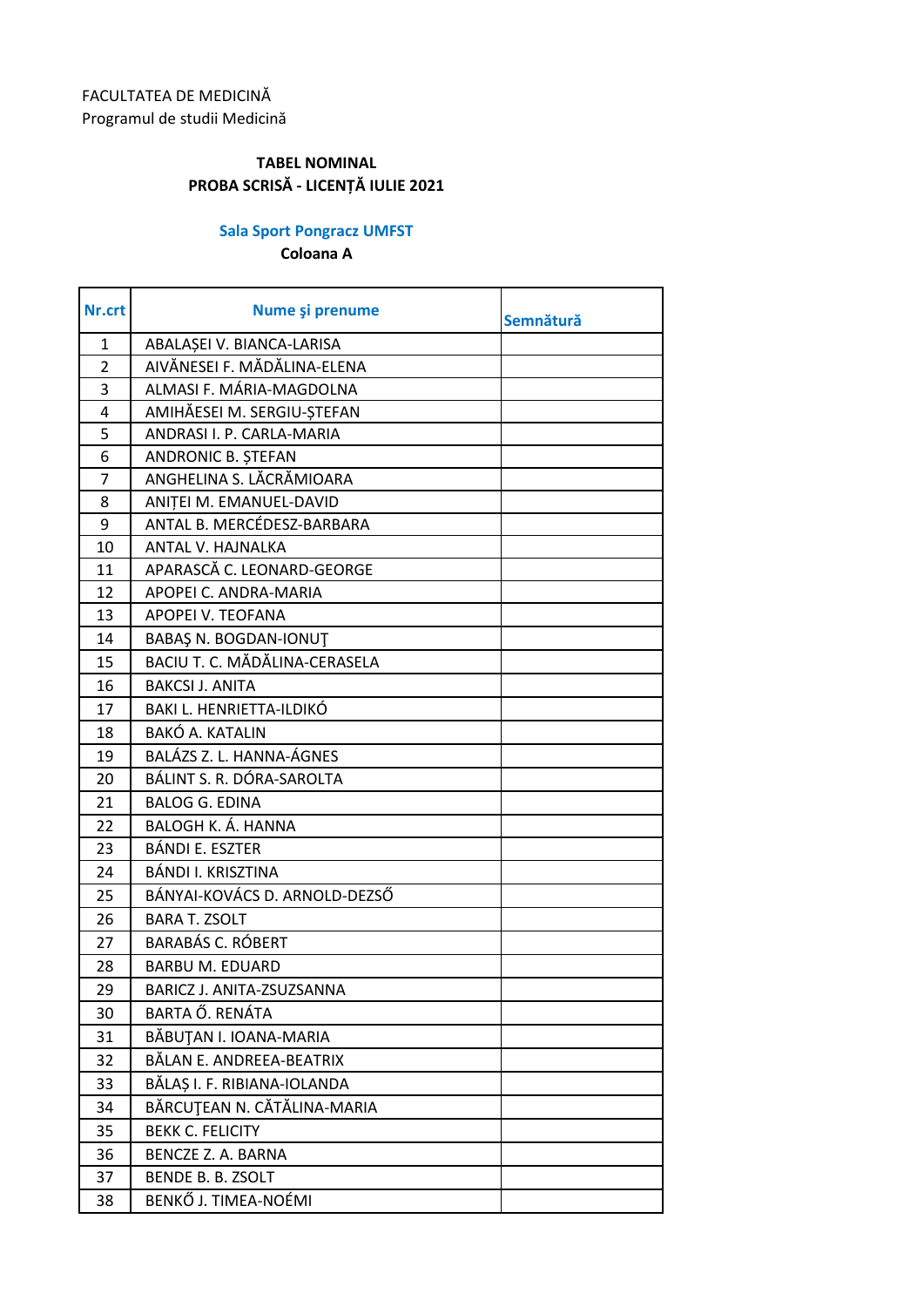| 39 | BENKŐ S. A. CSONGOR               |
|----|-----------------------------------|
| 40 | BERKI I. ÁDÁM-JÓZSEF              |
| 41 | BERZUNTEANU A. SABINA             |
| 42 | <b>BIRÓ T. JÚLIA</b>              |
| 43 | BLAGA D. V. BOGDAN-ALEXANDRU      |
| 44 | BLÁZER Z. L. IMOLA- BOGLÁRKA      |
| 45 | BOACĂ F. ALEX-CLAUDIU             |
| 46 | BOANTA A. I. ALEXANDRA EMANUELA   |
| 47 | <b>BODISS F. A. BOGLÁRKA</b>      |
| 48 | <b>BODOR GH. ERIKA</b>            |
| 49 | <b>BOGHITOIU E. TUDOR-GABRIEL</b> |
| 50 | BOILĂ M. SABINA-EMANUELA          |
| 51 | <b>BORODI ȘT. PAUL-GABRIEL</b>    |
| 52 | <b>BORS J. BOGLÁRKA</b>           |
| 53 | BORZ O. C. PAUL-CRISTIAN          |
| 54 | <b>BOZDA N. NIKOLIN</b>           |
| 55 | <b>BOZDOC V. DENISA-MIHAELA</b>   |
| 56 | BUCIUMAN A. M. ANDREEA-TEODORA    |
| 57 | BUDA M. I. ALEXANDRA-CRISTINA     |
| 58 | BULIGĂ V. L. RALUCA-IOANA         |
| 59 | BUMBAR F. MIHAELA-ALEXANDRA       |
| 60 | <b>BURLEA S. I. SIMINA</b>        |
| 61 | <b>BURTEA-POPESCU M. BOGDAN</b>   |
| 62 | BUTEICĂ N. DENIS-ALEXANDRA        |
| 63 | BUTILCĂ F. M. ALEXANDRU-ILIE      |
| 64 | BUTUNOI I. ALEXANDRU-DANIEL       |
| 65 | CĂRPUȘOR C. P. RĂZVAN-MIHAI       |
| 66 | CÂNDEA N. RĂZVAN                  |
| 67 | CERCIU V. I. IULIA-ȘTEFANA        |
| 68 | CHELARU GH. O. IRINA-IOANA        |
| 69 | CHERTIC I. C. GABRIELA-DIANA      |
| 70 | CHIBULCUTEAN M. C. OANA           |
| 71 | CHIRIAC D. DIANA-MARIA            |
| 72 | CIOLOBOC D. H. EDUARD             |
| 73 | CIONTOȘ I. IOANA                  |
| 74 | CIORNEI D. MĂDĂLINA-DUMITRIȚA     |
| 75 | CIURBA E. TAMARA                  |
| 76 | CLOANȚĂ F. ANDREEA-MARILENA       |
| 77 | COMȘULEA C. ANDREI                |
| 78 | CONDREA V. MIHAELA-ANDREIA        |
| 79 | CORBU I. ȘTEFANIA                 |
| 80 | COROIU I.V. MARIA-IOANA           |
| 81 | COSMA G. MARIUS-CĂTĂLIN           |
| 82 | COSTEA A. ADRIANA-PATRICIA-IOANA  |
| 83 | COTOI I. ȘT. IONELA-MARIA         |
| 84 | COZAN L. MAGDALENA                |
| 85 | CREȚA R. ELENA-DIANA              |
| 86 | CROITORIU I. MIHAELA-LARISA       |
|    |                                   |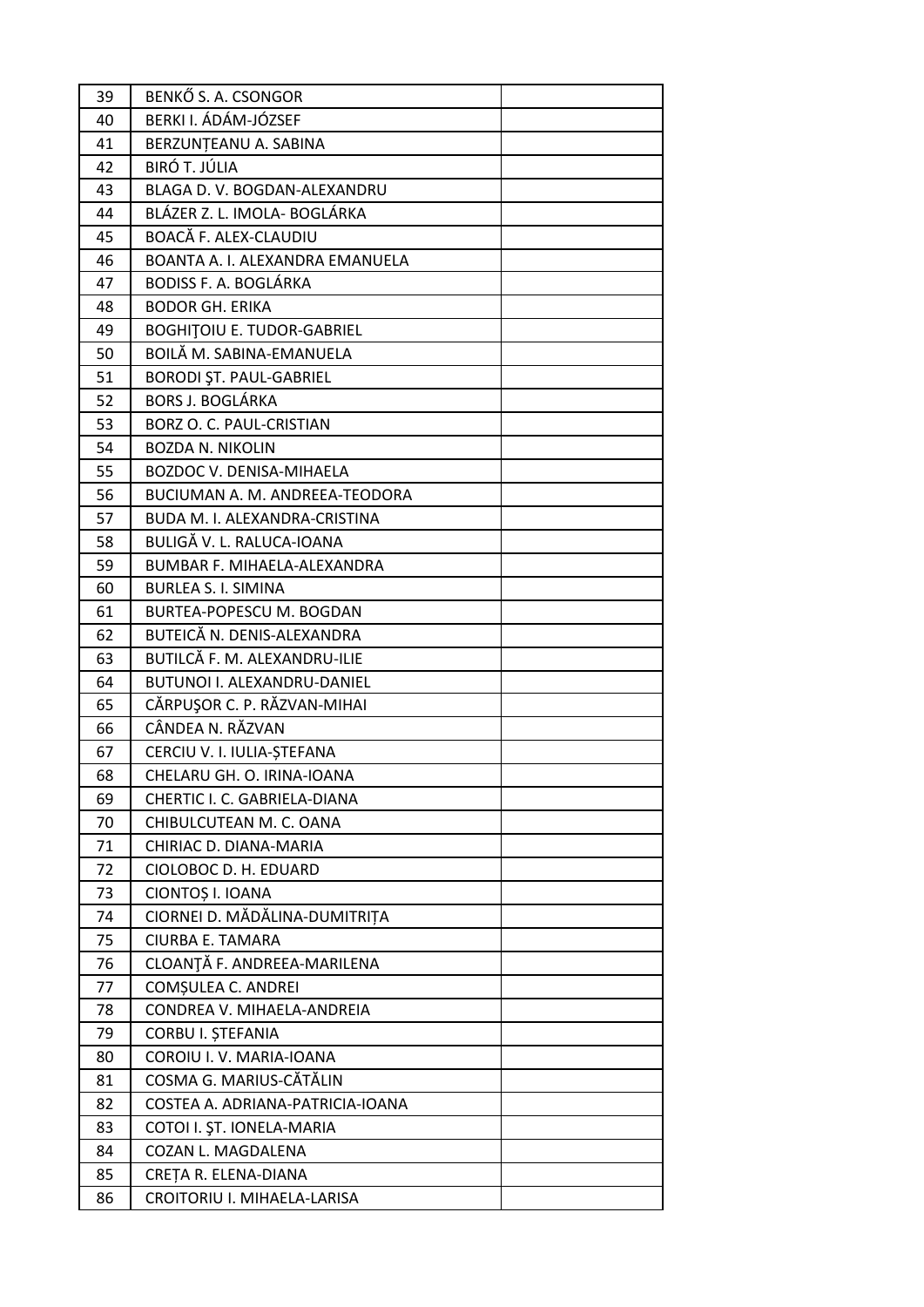| 87  | CSÁKI J. SZIDÓNIA             |
|-----|-------------------------------|
| 88  | CSATLOS L. ANDREA             |
| 89  | <b>CSEKE T. JUDIT</b>         |
| 90  | CSIKI F. FERENC-ATTILA        |
| 91  | <b>CSIPOR-FODOR A. ANDREA</b> |
| 92  | CUCU D. REBECCA-ANA-MARIA     |
| 93  | CZIMBALMOS I. NÁNDOR          |
| 94  | CZUNDEL Ș. ANGÉLA-MÁRIA       |
| 95  | DACHER L. DANIEL              |
| 96  | DAHMASH M. R. SOFIAN          |
| 97  | DANCI I. ANGELA               |
| 98  | DANILESCU M. GABRIEL-DANIEL   |
| 99  | DASCALAȘU I. IONELA-CLAUDIA   |
| 100 | DEAC I. C. EVELYN             |
| 101 | DEÉ L. ERIKA                  |
| 102 | DEMETER G. BOTOND             |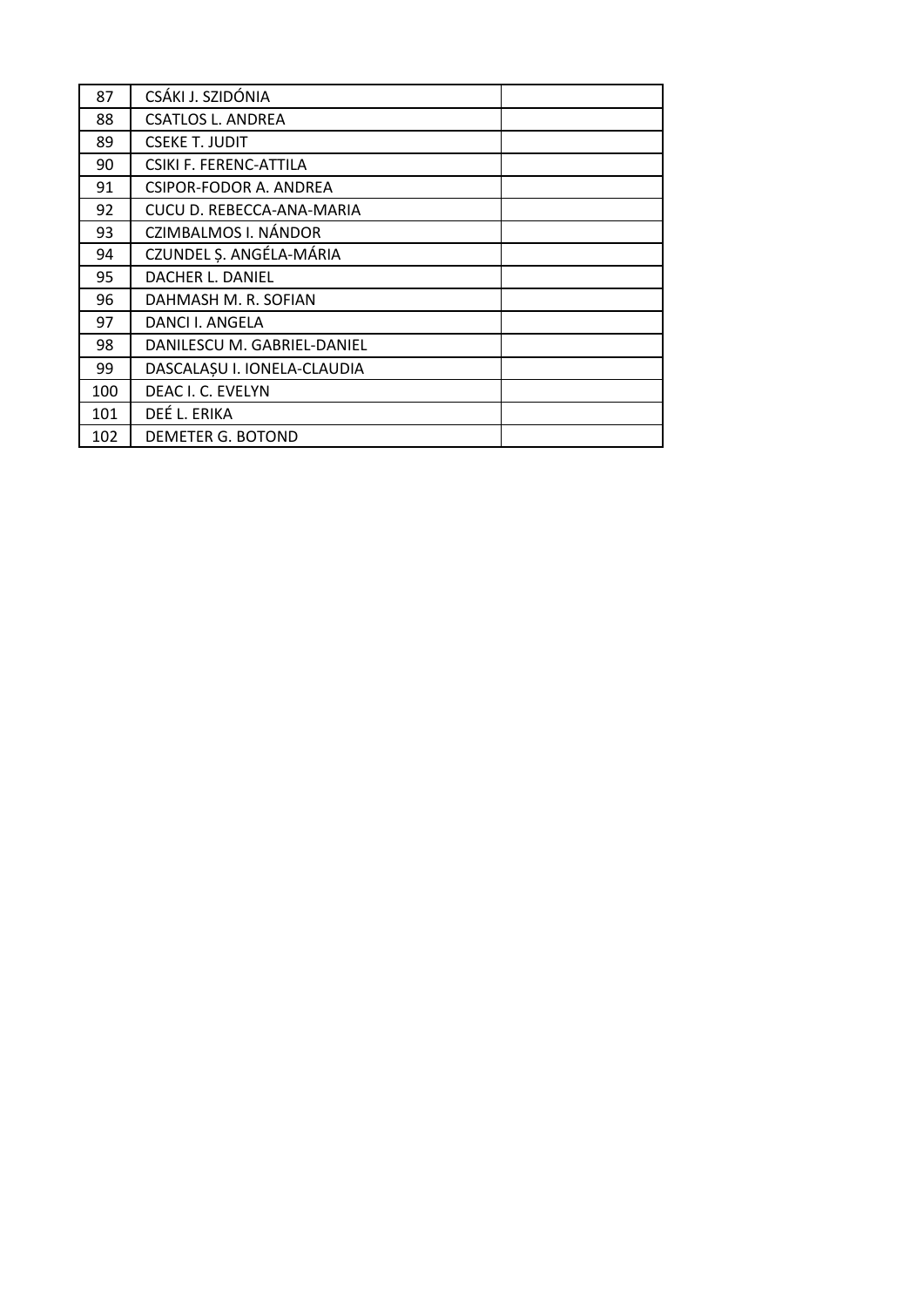## **Sala Sport Pongracz UMFST**

**Coloana B**

| Nr.crt         | Nume și prenume                    | Semnătură |
|----------------|------------------------------------|-----------|
| $\mathbf{1}$   | DEMŞA V. ANA-MARIA                 |           |
| $\overline{2}$ | DÉNES C. HILDA                     |           |
| 3              | DICHIU I. FLAVIU-ALEXANDRU         |           |
| 4              | DINCĂ N. ANA-MARINA                |           |
| 5              | DINU V. ANDREEA-ADELINA            |           |
| 6              | DOBAI B. C. BERNADETT-MIRIAM       |           |
| $\overline{7}$ | DOBOS L. ÁGOTA                     |           |
| 8              | DOMAHIDI G. M. BERNADETT-FRANCISKA |           |
| 9              | DOMOKOS F. KAMILLA                 |           |
| 10             | DORDEA T. ADELINA                  |           |
| 11             | DOROBĂȚ C. RAUL-COSTIN             |           |
| 12             | DRAGOMIR V. COSMIN-VALENTIN        |           |
| 13             | DRĂGOI Ș. IONUȚ                    |           |
| 14             | <b>DULHAN C. CARMEN-ELENA</b>      |           |
| 15             | DUMITREASĂ C. I. MIHAI-IOAN        |           |
| 16             | DUȚĂ-OANĂ M. EMILIA                |           |
| 17             | E.BALOG I. GYÖNGYVÉR               |           |
| 18             | <b>ENACHE C. ANDREI</b>            |           |
| 19             | ERŐSS M. ÁKOS                      |           |
| 20             | FÁBIÁN L. EMESE                    |           |
| 21             | FÁBIÁN L. BEÁTA                    |           |
| 22             | FARCAȘ M. ANDREA                   |           |
| 23             | FARKAS C. J. ÁDÁM                  |           |
| 24             | FĂDUR D. MIHAELA-GEORGIANA         |           |
| 25             | FĂRCAȘ O. OVIDIU                   |           |
| 26             | FETCO M. I. MÁRK-ROLAND            |           |
| 27             | FETTI I. IONELA                    |           |
| 28             | FINAȘCU V. BOGDAN-ANDREI           |           |
| 29             | FIRU M. I. ALEXANDRA-LAVINIA       |           |
| 30             | FOCSA S. IONUT-ALEXANDRU           |           |
| 31             | FODOR L. ZSÓFIA                    |           |
| 32             | FORRÓ L. ANNA-BÍBORKA              |           |
| 33             | FÜLÖP A. EMŐKE                     |           |
| 34             | FÜLÖP E. F. ANDREI-CRISTIAN        |           |
| 35             | FÜLÖP P. IZABELLA                  |           |
| 36             | FURDUI M. D. IOANA-MONICA          |           |
| 37             | FŰSŰS I. BETTINA-JULIÁNNA          |           |
| 38             | GABOR F. I. ADRIANA-FLORINA        |           |
| 39             | GÁBOR I. C. ZSUZSA                 |           |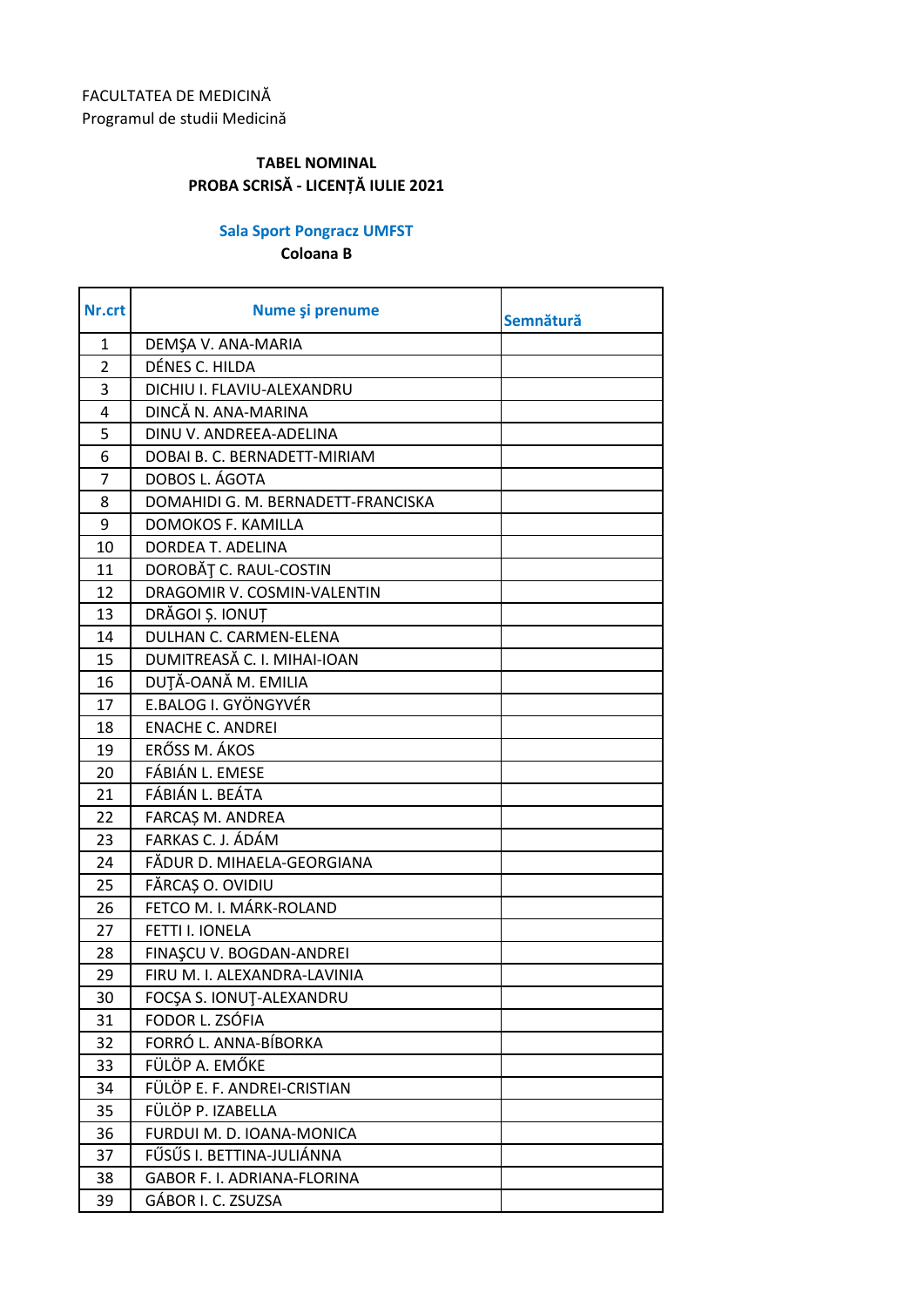| 40       | GAGYI A. ENDRE-BOTOND                                    |  |
|----------|----------------------------------------------------------|--|
| 41       | <b>GARAZ V. RADION</b>                                   |  |
| 42       | GÁSPÁR F. ILDIKÓ-NOÉMI                                   |  |
| 43       | GĂBAN M. BIANCA                                          |  |
| 44       | GERÉD Á. A. BÍBORKA                                      |  |
| 45       | GHENCI N. CLAUDIA- RAFAELA                               |  |
| 46       | GHILINȚĂ I. IOANA-GEANINA                                |  |
| 47       | GÎDEA D. REBECA                                          |  |
| 48       | GLODEAN D. E. VANESA-DENISA                              |  |
| 49       | <b>GOLUŞ I. FELICIA</b>                                  |  |
| 50       | <b>GRAMA I. ANDREEA-MARIA</b>                            |  |
| 51       | <b>GREBUR P. KINGA</b>                                   |  |
| 52       | <b>GRIGORAȘ GH. SIMONA</b>                               |  |
| 53       | <b>GRUIA C. GIULIANO-EMANUELE</b>                        |  |
| 54       | <b>GURANDA V. ALEXANDRU</b>                              |  |
| 55       | GUȘĂ E. BETUELA-NAOMI                                    |  |
| 56       | <b>GUSTIUC S. DMITRII</b>                                |  |
| 57       | <b>GYALAI Z. BEATRICE</b>                                |  |
| 58       | <b>GYENGE T. MÓNIKA</b>                                  |  |
| 59       | GYÖRGY F. MELINDA                                        |  |
| 60       | GYÖRGYDEÁK Z. PÉTER                                      |  |
| 61       | HAGĂU F. V. RALUCA-DIANA                                 |  |
| 62       | HAVADTŐI P. BOTOND                                       |  |
| 63       | HĂRȘAN L. SOFIA-TEODORA                                  |  |
| 64       | HEGEDÜS A. NIKOLETT                                      |  |
| 65       | <b>HEIDENHOFFER A. ERHARD</b>                            |  |
| 66       | HERDA R. ELIZA-IOANA                                     |  |
| 67       | HIDI I. ANDREA-JÚLIA                                     |  |
| 68       | HOLCĂ R. T. RALUCA-TEODORA                               |  |
| 69       | <b>HOMPOTH S. KINGA</b>                                  |  |
| 70       | <b>HOREA P. DIANA</b>                                    |  |
| 71       | HOZA F. ALEXANDRA-MARIA                                  |  |
| 72       | HOZDIK L. MIRJAM-BRIGITTA<br>HUSARIU A. MĂDĂLINA-AURELIA |  |
| 73<br>74 | IBĂNESCU S. C. RALUCA                                    |  |
| 75       | ILIONIU F. AGATHA-MARIA                                  |  |
| 76       | ILYÉS K. I. NORBERT                                      |  |
| 77       | IONESCU M. L. CRISTIAN-NORBERT                           |  |
| 78       | ISTRATI A. NICOLETA                                      |  |
| 79       | IZSÁK D. HUNOR                                           |  |
| 80       | IZSÁK I. C. RÓBERT-CSABA                                 |  |
| 81       | IZSÁK I. MILDRED-BEATRIX                                 |  |
| 82       | JOLDEŞ R. O. MONICA                                      |  |
| 83       | KAKUCS A. ZSÓFIA                                         |  |
| 84       | KALAPÁCS A. ANDREA-MÁRIA                                 |  |
| 85       | KALI-TÖVISI K. RÖBERT                                    |  |
| 86       | KÁLMÁN L. ANITA                                          |  |
| 87       | KECSETI I. BARNA                                         |  |
| 88       | <b>KEDVES J. EMESE</b>                                   |  |
| 89       | KELEMEN A. HANGA                                         |  |
|          |                                                          |  |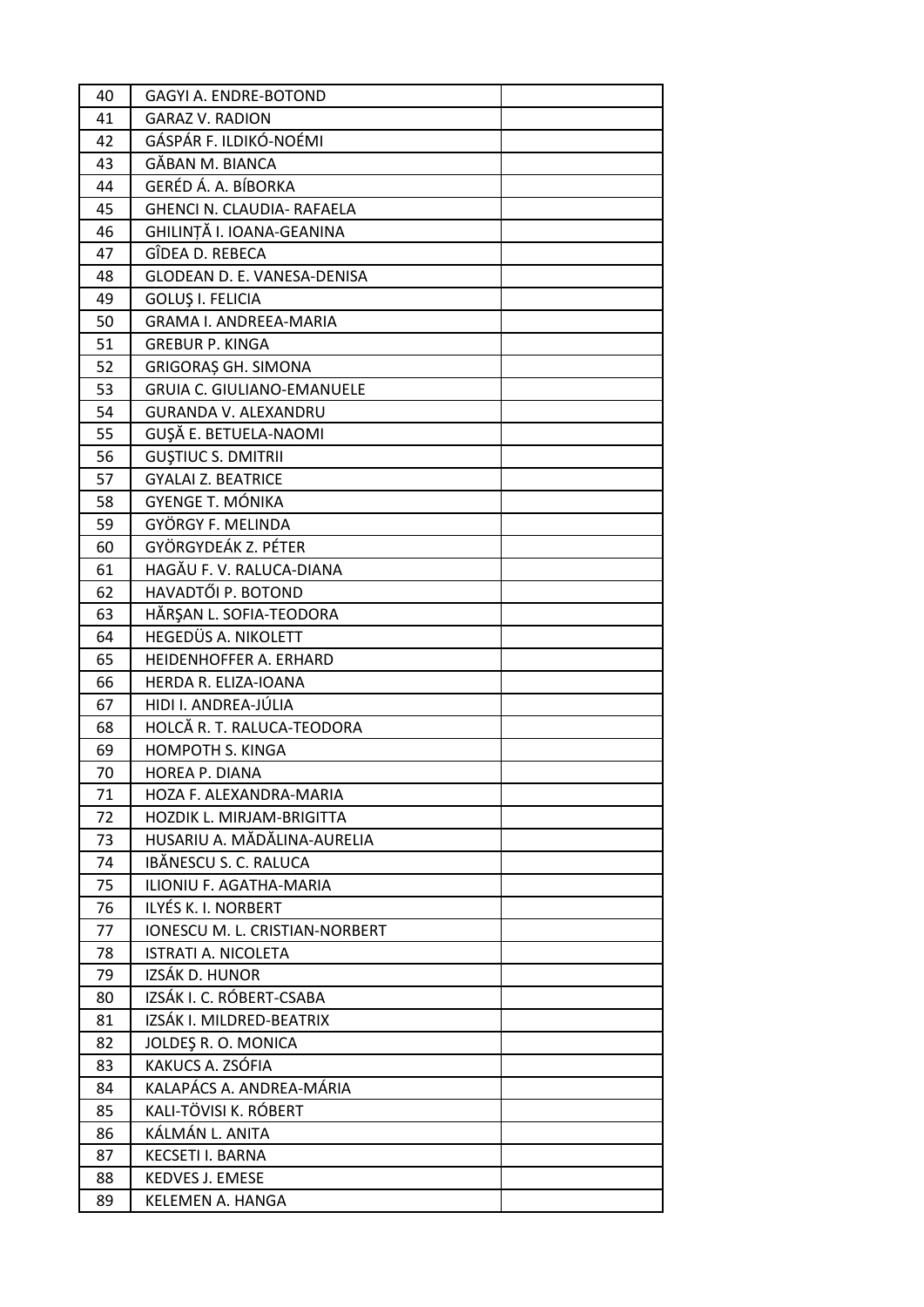| 90  | KÉSZ C. L. ZSUZSÁNNA-KRISZTINA   |
|-----|----------------------------------|
| 91  | KIREI Z. NOÉMI-IRÉNKE            |
| 92  | KIS E. GH. ANNA-BERNADETT        |
| 93  | KISS G. BEATRIX- REBEKA          |
| 94  | KOLÉSA I. DALMA                  |
| 95  | KOLOZSVARI H. Z. HENRIETTA-TIMEA |
| 96  | KOLUMBÁN D. SZENDE               |
| 97  | KÓSA-RÁKSI G. REBEKA             |
| 98  | <b>KOVACS B. NORBERT</b>         |
| 99  | KOZMA I. KINGA                   |
| 100 | LARIONESI I. FLORINA             |
| 101 | LASCĂU E. OANA-MARIA             |
| 102 | LASLĂU N. MELINDA-NICOLETA       |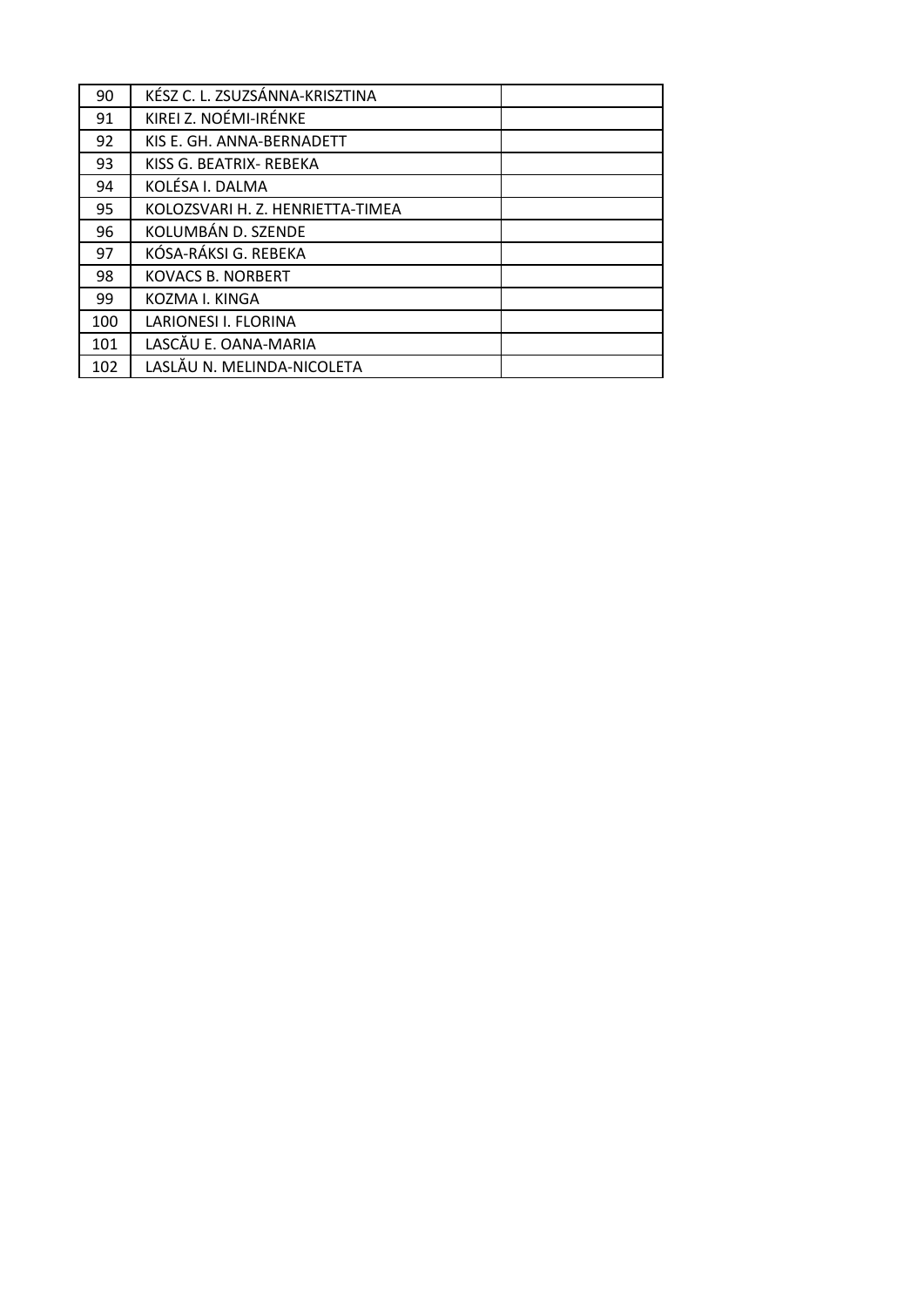## **Sala Sport Pongracz UMFST**

**Coloana C**

| Nr.crt         | Nume și prenume                  | Semnătură |
|----------------|----------------------------------|-----------|
| 1              | LÁSZLÓ I. TAMÁS                  |           |
| $\overline{2}$ | LÁSZLÓ J. ORSOLYA                |           |
| 3              | LAVRINCIUC S. COSMIN-IONUT       |           |
| 4              | LÁZÁR Á. KRISZTINA               |           |
| 5              | LĂPUȘAN A. Ș. ANDREEA-IULIA      |           |
| 6              | LINCA V. BIANCA-GABRIELA         |           |
| $\overline{7}$ | LITĂ G. NORBERT                  |           |
| 8              | LUCA D. E. RAREŞ - DANIEL        |           |
| 9              | LUCA V. N. ANDREEA               |           |
| 10             | LUPȘE S. E. ANDRADA-CORINA       |           |
| 11             | LÖRINT A. ARPAD-RĂZVAN           |           |
| 12             | <b>MADARAS L. BARNA</b>          |           |
| 13             | MAIER D. M. MĂDĂLINA-MARIA       |           |
| 14             | MAN I. I. ALINA-MARIA            |           |
| 15             | MANEA E. OANA-MARIA              |           |
| 16             | MARCU O. E. TEODORA-MARIA        |           |
| 17             | MATÉFI L. ZSOLT                  |           |
| 18             | MATEI L. OANA-ADRIANA            |           |
| 19             | MELEG I. S. KAROLA-NOÉMI         |           |
| 20             | MELINTE I. T. ANDRA-MADALINA     |           |
| 21             | MERA D. M. CORINA-MARIA          |           |
| 22             | MESTER - NAGY L. BEÁTA           |           |
| 23             | MÉSZÁROS S. EMŐKE                |           |
| 24             | MICLEA P. RALUCA                 |           |
| 25             | MIHAI-GREF A. C. SABIN-CHRISTOPH |           |
| 26             | MIHÁLY M. TIMEA-PAULA            |           |
| 27             | MIHÁLY V. ANDREA                 |           |
| 28             | MIHĂILĂ I. THEOFANA              |           |
| 29             | MIKLOS I. STEFÁNIA               |           |
| 30             | MOARCĂS I. ILEANA-TEODORA        |           |
| 31             | MOGA D. C. KRISZTA-MAGDOLNA      |           |
| 32             | MOGAN P. MĂDĂLINA-MARIA          |           |
| 33             | MOISA F. AL. VALENTIN            |           |
| 34             | MOLDOVAN C. BIANCA-DENISA        |           |
| 35             | MOLDOVAN D. M. IRINA-MINODORA    |           |
| 36             | MOLDOVAN I. DIANA-LAVINIA        |           |
| 37             | MOLDOVAN I. L. TEODORA-LUCIA     |           |
| 38             | MOLDOVAN V. I. EMANUEL-SERBAN    |           |
| 39             | MOLDOVEANU M. IULIA-MIHAELA      |           |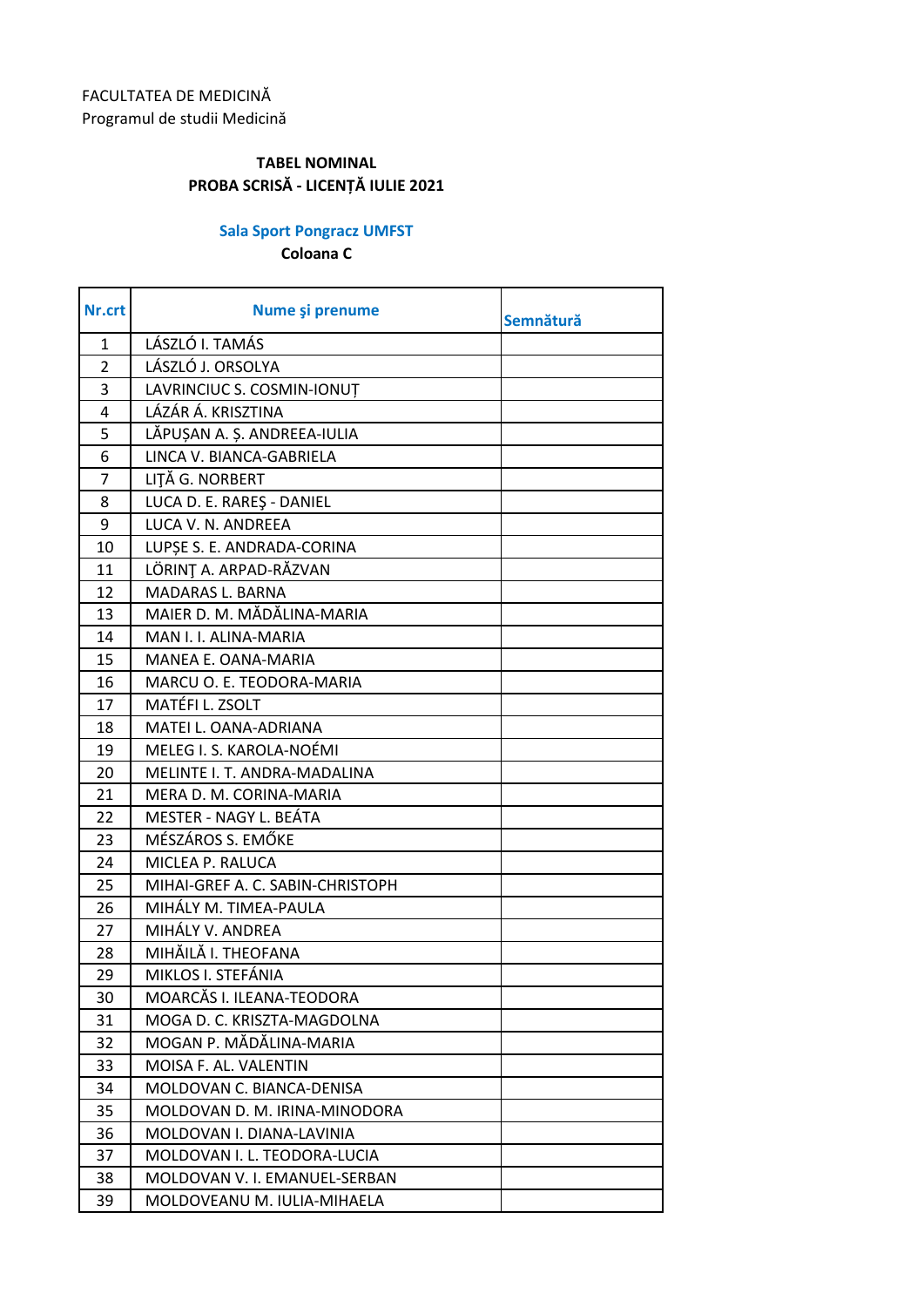| 40 | MORARIU I. N. ADELA-CRISTINA      |  |
|----|-----------------------------------|--|
| 41 | MORICZI A. RENÁTA                 |  |
| 42 | MOTOC C. GH. CLAUDIU              |  |
| 43 | MOTIU R. LAURA                    |  |
| 44 | MOTOC I. S. IOANA-FLORINA         |  |
| 45 | MOTOI N. CRISTINA                 |  |
| 46 | MUNTEAN D. ALINA-CRISTINA         |  |
| 47 | MUNTEANU GH. ANDREEA-CĂTĂLINA     |  |
| 48 | MUREŞAN V. RALUCA-COSMINA         |  |
| 49 | MUSCALU D. F. ANA-MARIA-ALEXANDRA |  |
| 50 | NAGY A. ADRIENN-ANIKO             |  |
| 51 | NAGY B. C. LÁSZLÓ                 |  |
| 52 | NAGY G. NOÉMI                     |  |
| 53 | NAGY J. ALIDA                     |  |
| 54 | NAGY L. EDMOND                    |  |
| 55 | NAGY Z. HENRIK                    |  |
| 56 | NAGY-LADÓ L. ZSUZSANNA            |  |
| 57 | NAGY-LAKATOS I. BOGLÁRKA-NIKOLETT |  |
| 58 | NAGY-SERES L. C. SZILÁRD          |  |
| 59 | NAN A. H. ANDA-NICOLETA           |  |
| 60 | NAN A. H. ANDREEA-GEORGIANA       |  |
| 61 | NANIA I. CSILLA                   |  |
| 62 | NASTE I. IOANA-CAMELIA            |  |
| 63 | NAUMOF A. IRINA                   |  |
| 64 | NECHITA GH. ANDRADA-ELENA         |  |
| 65 | NEGRUT I. AL. GABRIELA-ALEXANDRA  |  |
| 66 | NEGULESCU V. IRINA                |  |
| 67 | NEMES J. JÓZSEF-NÓRBERT           |  |
| 68 | NEMES Z. KINGA                    |  |
| 69 | NITU GH. ANA-MIRELA               |  |
| 70 | O HARE M. S. DANIELLE MARY        |  |
| 71 | OBREJA V. ANDREEA                 |  |
| 72 | OLARIU V. SIMINA-OTILIA           |  |
| 73 | ONUTIU D. A. REMUS-EMILIAN        |  |
| 74 | ŐRDŐG C. ANDREA                   |  |
| 75 | ORZAC V. LENUȚA- BIANCA           |  |
| 76 | PAIZS I. ISTVÁN-CSABA             |  |
| 77 | PÁL K. ERZSÉBET-GIZELLA           |  |
| 78 | PÁL-JAKAB I. ÁDÁM                 |  |
| 79 | PALCOU I. HORATIU-ADRIAN          |  |
| 80 | PAMFILIE C. LARISA-ANDREEA        |  |
| 81 | PAP Z. TIMEA                      |  |
| 82 | PATAKI-MĂRGINEAN AL. F. CARMEN    |  |
| 83 | PATA P. MARIUS                    |  |
| 84 | PAVEL I. DORINA-ADRIANA           |  |
| 85 | PĂȘTINA V. P. CONSTANTIN-VASILE   |  |
| 86 | PĂTRÎNTAȘU C. N. DARIANA-ELENA    |  |
| 87 | PÎSLARIU C. GABRIELA              |  |
| 88 | POP I. P. ADRIAN-VLAD             |  |
| 89 | POP-SUCI D. DORIAN-ALEXANDRU      |  |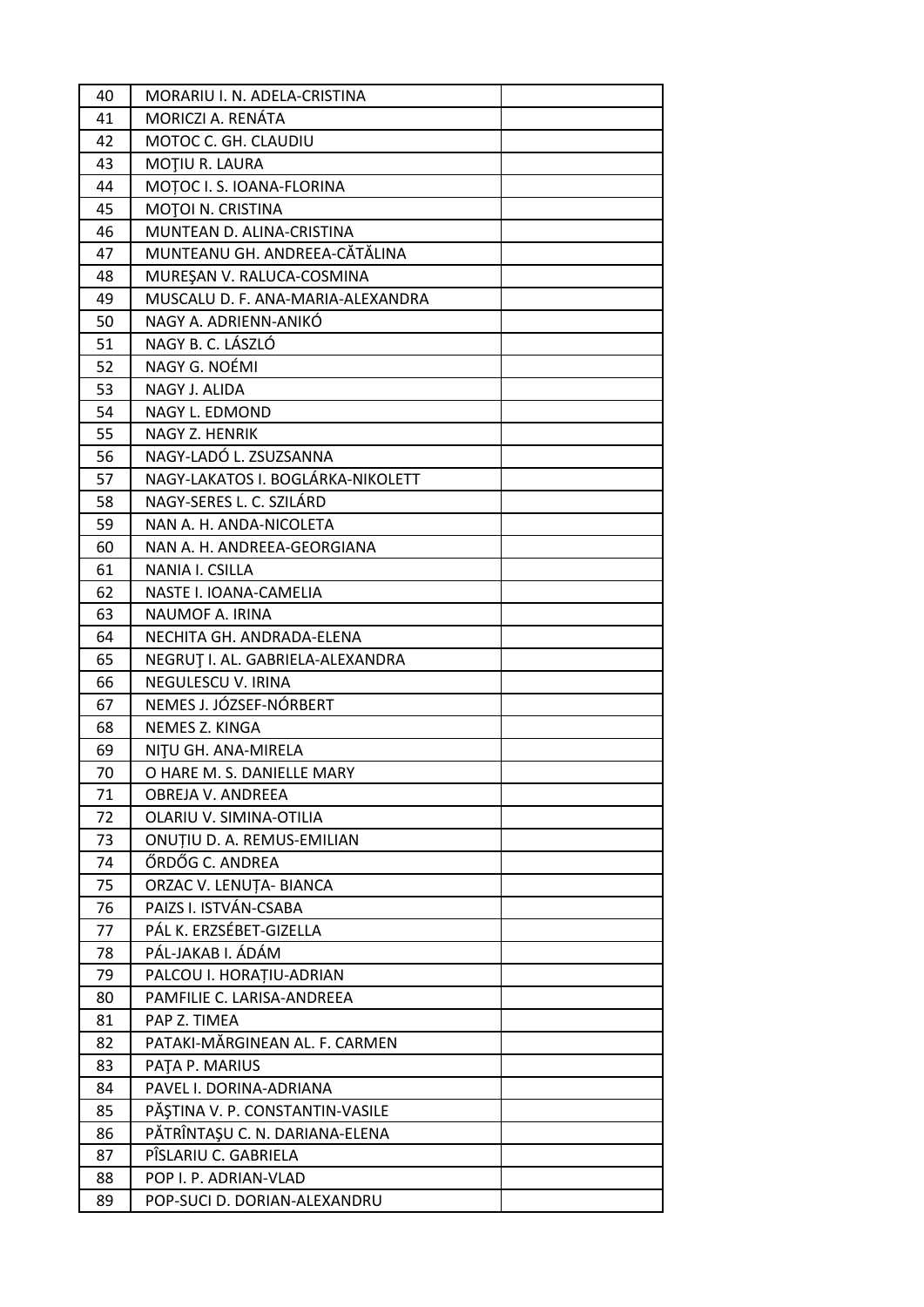| 90  | POPA P. C. TEODORA-MARIA-DENISA |
|-----|---------------------------------|
| 91  | POPA V. RALUCA-MARIA            |
| 92  | POPESCU L. C. ANDREEA           |
| 93  | POPESCU L. T. ANDREEA-CĂTĂLINA  |
| 94  | POPESCU M. I. ALEXANDRA-ANDRADA |
| 95  | POSTULACHE C. D. DANA-MARINELA  |
| 96  | PREDA GH. MĂDĂLINA-ȘTEFANIA     |
| 97  | PRICOPE D. FLORINA - ȘTEFANA    |
| 98  | PRISACARI N. CRISTINA           |
| 99  | PRUIU T. E. GABRIEL-CRISTIAN    |
| 100 | PUCHIANU R. I. C. RAUL-CĂLIN    |
| 101 | PURCĂROI I. D. MARIA-CĂTĂLINA   |
| 102 | RAB Z. GH. KARINA               |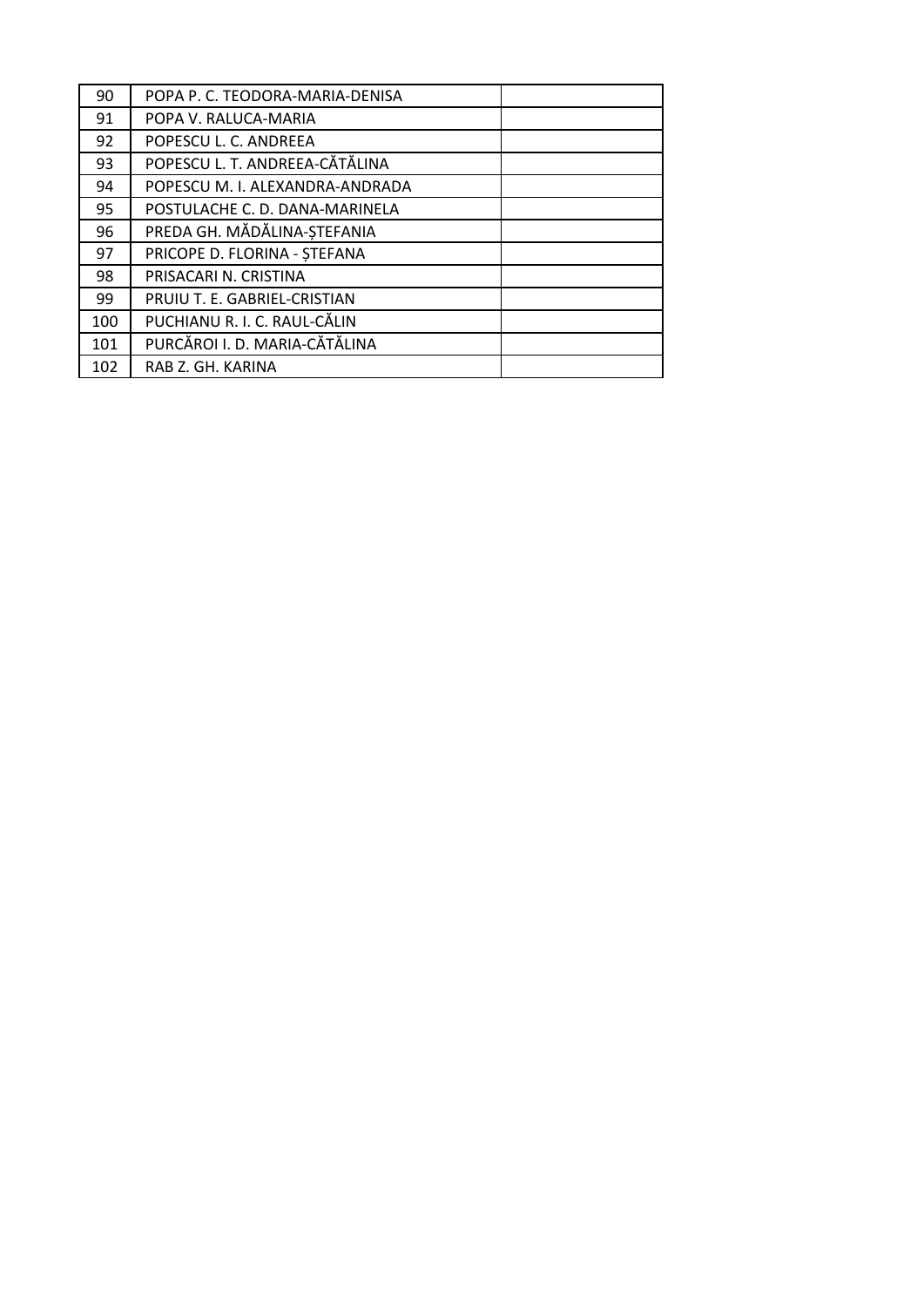## **Sala Sport Pongracz UMFST**

**Coloana D**

| Nr.crt         | Nume și prenume                   | Semnătură |
|----------------|-----------------------------------|-----------|
| 1              | RACHIŞ I. D. DELIA-LIANA          |           |
| $\overline{2}$ | RÁCZ G. GERGŐ                     |           |
| 3              | RADU D. SABINA                    |           |
| 4              | RAICEA V. C. ANDRADA              |           |
| 5              | RANCZ J. A. ANETT                 |           |
| 6              | RAVASZ S. L. TAMARA-HENRIETTA     |           |
| $\overline{7}$ | RĂDULESCU C. MARIA-FLAVIA         |           |
| 8              | REMAN GH. LORÁND-TIBOR            |           |
| 9              | REND D. C. DEZSŐ-PÉTER            |           |
| 10             | RÎȘCA O. ELENA                    |           |
| 11             | ROMAN I. MEDEEA-MARIA             |           |
| 12             | ROS V. HANNELORE-DORIS            |           |
| 13             | ROȘU E. CLAUDIU-SEBASTIAN         |           |
| 14             | ROȘU M. ROXANA- MIHAELA           |           |
| 15             | RUSU V. ROBERTO-GEORGE            |           |
| 16             | <b>RUSU V. GABRIEL</b>            |           |
| 17             | SÁNDOR G. SZENDE                  |           |
| 18             | SANDU I. ADRIAN-VASILE            |           |
| 19             | SARKADI L. A. BALÁZS              |           |
| 20             | SÁRKŐZI L. A. DÁNIEL-LÁSZLÓ       |           |
| 21             | SATA I. KRISZTINA                 |           |
| 22             | SÂNPĂLEAN E. S. ROXANA-MARCELA    |           |
| 23             | SBÂRCEA V. D. BOGDAN-DAN          |           |
| 24             | SCARLAT C. C. FLORENTINA-CRISTINA |           |
| 25             | SCHWARCZ L. C. MIHAELA-IULIANA    |           |
| 26             | SEBESTYÉN I. E. BETTINA           |           |
| 27             | SIBINOVSKA B. TEODORA             |           |
| 28             | SIMÓ D. GERGELY-JÓZSEF            |           |
| 29             | SIMÓ I. GERGELY                   |           |
| 30             | SIMON Á. TÜNDE- MÁRIA             |           |
| 31             | SIPOS A. HOREA-VLAD               |           |
| 32             | SOCACI A. ANITA                   |           |
| 33             | SOLOMON GH. D. RAREȘ-ANDREI       |           |
| 34             | STAN L. EMIL                      |           |
| 35             | STANCIU S. ROXANA-MARIA           |           |
| 36             | STĂNĂRÎNGĂ R. IOAN-ȘTEFAN         |           |
| 37             | STERPU A. DELIA-ALEXANDRA         |           |
| 38             | STIUJ M. R. ȘTEFANA-IOANA         |           |
| 39             | STOICA E. IOANA-BIANCA            |           |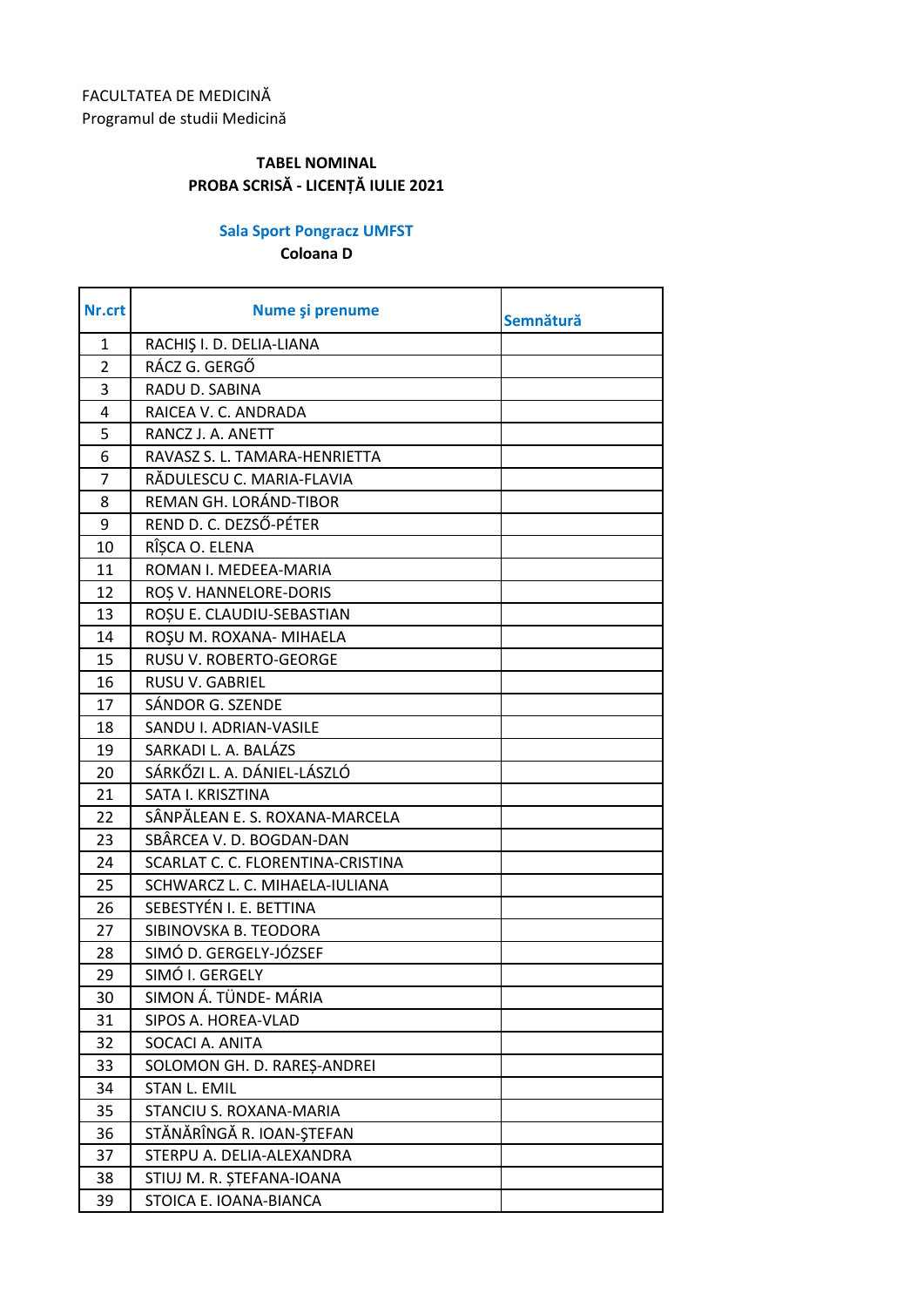| 40 | STRĂTILĂ GH. ELENA-DIANA           |  |
|----|------------------------------------|--|
| 41 | STRHĂIANU S. RALUCA-ȘTEFANIA       |  |
| 42 | SUSANU O. CRISTIAN-OCTAVIAN        |  |
| 43 | SZABÓ C. Z. ORSOLYA                |  |
| 44 | SZABÓ E. AMALIA-IZABELLA           |  |
| 45 | SZABO E. I. GRETA                  |  |
| 46 | SZABÓ G. SZILVIA-MÓNIKA            |  |
| 47 | SZABO G. ALEXANDRU                 |  |
| 48 | SZABÓ I. M. MÁRTA                  |  |
| 49 | SZABÓ L. LÁSZLÓ                    |  |
| 50 | SZABÓ L. Z. JOHANNA-PETRA          |  |
| 51 | SZÁNTÓ A. A. TAMÁS-GELLÉRT         |  |
| 52 | SZANTO G. L. LUDOVIC-ALEXANDRU     |  |
| 53 | SZÁSZ L. EDINA                     |  |
| 54 | SZÉKELY C. XÉNIA                   |  |
| 55 | SZEKELY-NAGY ŞT. P. TIMEA-ŞTEFANIA |  |
| 56 | SZŐCS A. ERVIN                     |  |
| 57 | SANDRU D. BIANCA-CLAUDIA           |  |
| 58 | ŞANTA M. ALINA-MARIA               |  |
| 59 | SERBAN A. T. EVELIN-ARIANNA        |  |
| 60 | <b>ŞOIMU I. MIHAI</b>              |  |
| 61 | SOVI F. M. FLORIN-VLAD             |  |
| 62 | STEFAN P. C. ANDRADA               |  |
| 63 | <b>ȘTEFANACHE I. ȘTEFAN-IONUT</b>  |  |
| 64 | <b>ŞULEA D. S. DRAGOŞ</b>          |  |
| 65 | <b>ŞULEA L. I. CRISTINA-MARIA</b>  |  |
| 66 | <b>SUTEU D. D. TUDOR-IONUT</b>     |  |
| 67 | SUTEU ST. ERIKA-ANDREA             |  |
| 68 | TAKÁCS Z. SZENDE-NOÉMI             |  |
| 69 | TAMÁS F. BARNA-MIKLÓS              |  |
| 70 | <b>TAMÁS L. KATALIN</b>            |  |
| 71 | TANKO B. BALÁZS                    |  |
| 72 | TĂMAȘ P. MARIA                     |  |
| 73 | TĂTARU N. D. XENIA                 |  |
| 74 | TERINTE T. MIHAI-OCTAVIAN          |  |
| 75 | TESLARU R. S. RĂZVAN-ANDREI        |  |
| 76 | TIMIȘ D. I. ALINA-DANIELA          |  |
| 77 | TOBOLTOC D. D. PAUL-CĂTĂLIN        |  |
| 78 | TOPLICIANU L. G. EDUARD-RĂZVAN     |  |
| 79 | TÖRÖK L. IZABELLA-MELINDA          |  |
| 80 | TRIF G. ANA                        |  |
| 81 | TRIF G. TATIANA                    |  |
| 82 | TRIFU V. L. CRISTINA-ROXANA        |  |
| 83 | TRIPEA F. C. ROBERTA-MARIA         |  |
| 84 | TRUȚA O. S. ROXANA-NADINE          |  |
| 85 | TIBULEAC C. ELENA-ROXANA           |  |
| 86 | TÎRĂU P. NADINA                    |  |
| 87 | TUCĂ C. M. PATRICIA-ALEXANDRA      |  |
| 88 | <b>TURCAN A. DORIN</b>             |  |
| 89 | UNGUR I. TANIA-BIANCA              |  |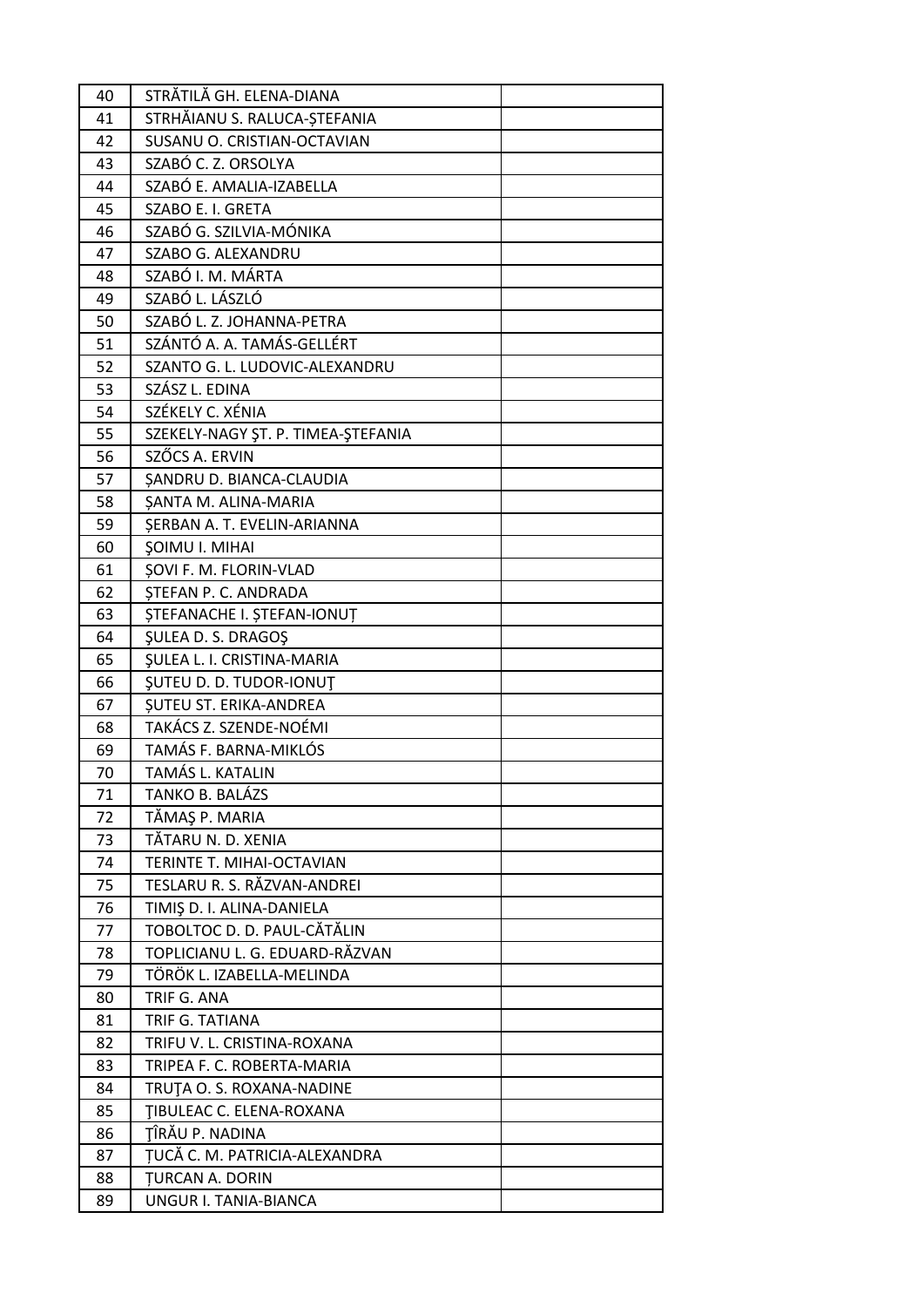| 90  | <b>VELESCU T. BEATRICE-ELENA</b> |  |
|-----|----------------------------------|--|
| 91  | VERES-KUPÁN J. L. EMESE          |  |
| 92  | VIŞAN V. CEZARA-ILINCA           |  |
| 93  | VLAD M. IONUȚ-VIOREL             |  |
| 94  | VLĂDESCU M. ANA                  |  |
| 95  | VUȚĂ F. MONICA                   |  |
| 96  | ZĂGAN N. A. CĂTĂLIN-ANDREI       |  |
| 97  | ZDROBA D. DIANA-DANIELA          |  |
| 98  | ZELINA K. LÓRÁND                 |  |
| 99  | ZSIGMOND C. ADRIENN              |  |
| 100 | ZSUNKULY C. ÁGNES                |  |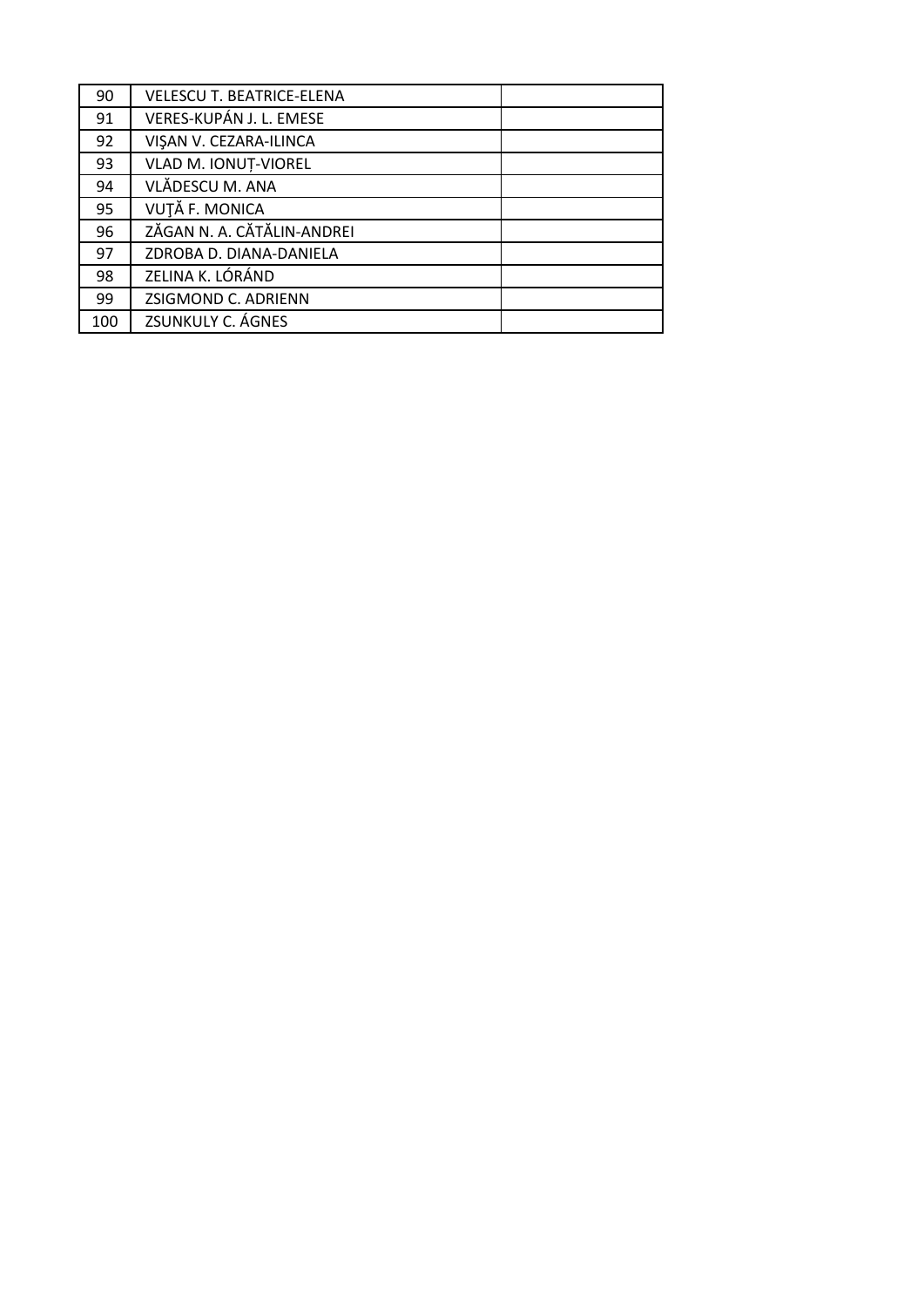## FACULTATEA DE MEDICINĂ Programul de studii Asistență medicală generală

## **TABEL NOMINAL PROBA SCRISĂ - LICENȚĂ IULIE 2021**

#### **SALA FESTIVĂ UMFST**

| Nr.crt         | Nume și prenume                  | Semnătură |
|----------------|----------------------------------|-----------|
| 1              | AMARIEI M. ALINA                 |           |
| $\overline{2}$ | ANDREI I. ANDREEA-MONICA         |           |
| 3              | <b>ANDRIESCU C. TEODOR</b>       |           |
| 4              | ANTON I. RAMONA-LOREDANA         |           |
| 5              | APARASCHIVEI I. FLORENTINA       |           |
| 6              | APOSTOL D. C. BIANCA-ELENA       |           |
| $\overline{7}$ | <b>BACOS N. SORINA-VIORICA</b>   |           |
| 8              | <b>BALAZS G. ANITA-RENÁTA</b>    |           |
| 9              | <b>BALLA I. BARBARA</b>          |           |
| 10             | BARBU P. OVIDIU-ŞTEFAN           |           |
| 11             | <b>BARTOS M. ANNAMÁRIA</b>       |           |
| 12             | BÂNDEAN T. C. ADINA-CLAUDIA      |           |
| 13             | BEDŐ A. BOGLÁRKA                 |           |
| 14             | <b>BENEA D. ROXANA</b>           |           |
| 15             | BIDI P. M. DAIANA-IRINA          |           |
| 16             | <b>BIRIS I. REBECA</b>           |           |
| 17             | <b>BIRIŞ T. MARIANA</b>          |           |
| 18             | <b>BIRÓ E. ROBERT</b>            |           |
| 19             | <b>BLAJ A. RALUCA</b>            |           |
| 20             | BLAJ N. N. ROLAND                |           |
| 21             | BORDI A. C. MÁRIA-BEÁTA          |           |
| 22             | <b>BOTEZATU V. ANDREEA</b>       |           |
| 23             | BOTH Á. RENÁTA                   |           |
| 24             | BRATU-BARTHA V.V. MELANIA-MONICA |           |
| 25             | <b>BUDAI J. TÜNDE</b>            |           |
| 26             | BURACIUC G. C. ANDREEA-ANAMARIA  |           |
| 27             | BUTEAN Z. EMŐKE                  |           |
| 28             | CÂNDEA N. ALICE-LORENA           |           |
| 29             | CERNAT F. MIHAELA-PAULA          |           |
| 30             | CEU P. CĂTĂLIN-PETRU             |           |
| 31             | CIUREA GH. OVIDIU-GHEORGHE       |           |
| 32             | CÎNDEA V. ANDREEA-MARIA          |           |
| 33             | CONSTANTIN S. GEORGIANA-RALUCA   |           |
| 34             | COVACIU V. ROXANA-MĂDĂLINA       |           |
| 35             | CROITORU C. AMALIA-NICOLETA      |           |
| 36             | <b>CSIKY L. T. ANDREA</b>        |           |
| 37             | DOBRICZA I. EMESE-MÁRIA          |           |
| 38             | FAZAKAS L. ZSÓFIA                |           |
| 39             | FILIP M. D. ANDRADA-MARIA        |           |
| 40             | FINTA C. ESZTER                  |           |
| 41             | <b>GABOR E. IOAN</b>             |           |
| 42             | GASPAR N. ANASZTÁZIA             |           |
| 43             | GHERMAN M. CRINA-MARIA           |           |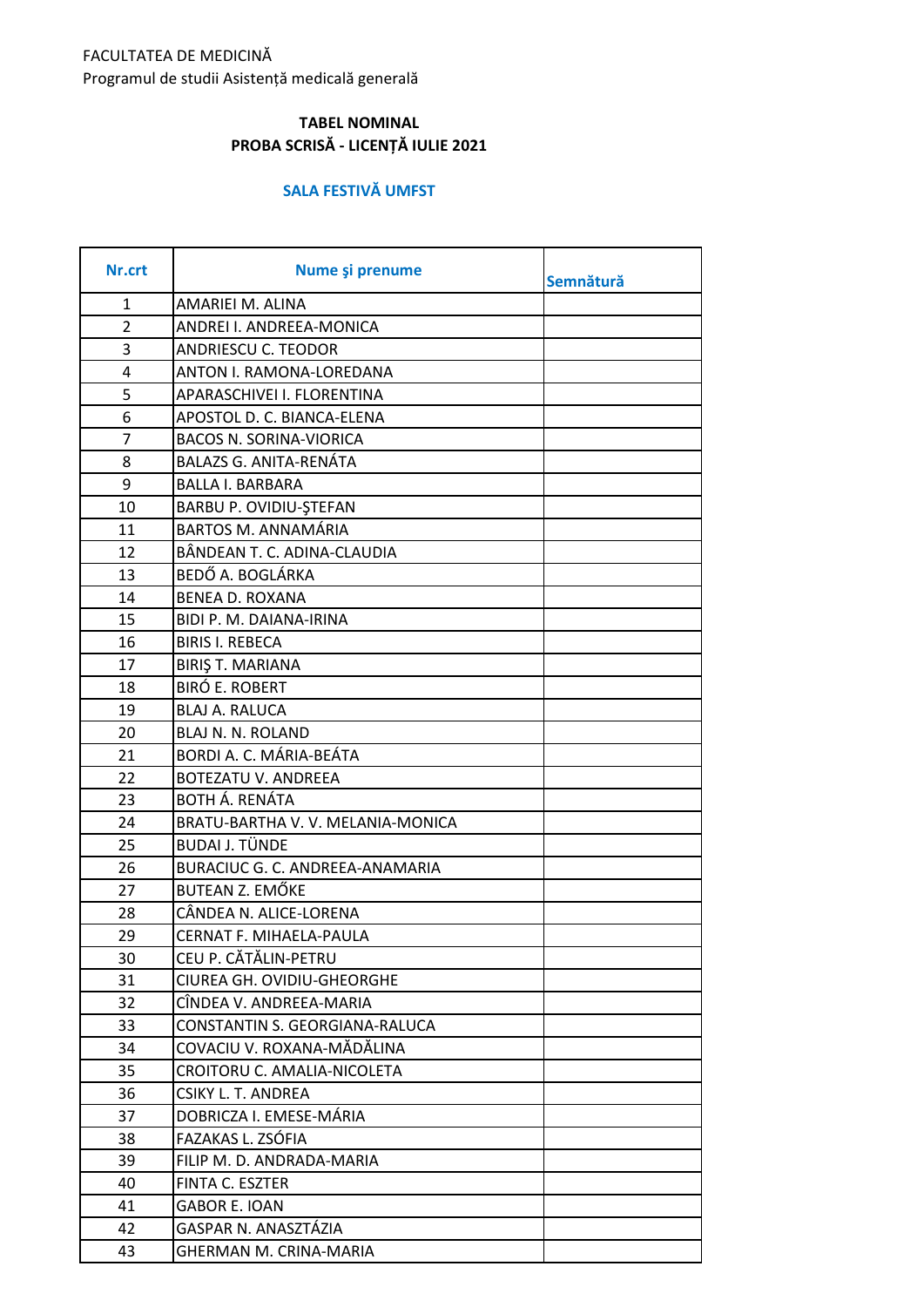| 44 | GOREA D. MARINA-ALEXANDRA                  |  |
|----|--------------------------------------------|--|
| 45 | GYÖRFI Z. SZIDÓNIA                         |  |
| 46 | ION C. DIANA-ALICE                         |  |
| 47 | JOVREA V. ADRIANA-IONELA                   |  |
| 48 | KÖLLŐ V. SZILVESZTER                       |  |
| 49 | MAIER L. OANA-DIANA                        |  |
| 50 | MARIN G. NICOLETA-RALUCA                   |  |
| 51 | MÁTÉ I. KINCSŐ-GYOPÁR                      |  |
| 52 | MĂRUȘ I. ANDREEA-CRISTIANA                 |  |
| 53 | MEZEI I. BEÁTA-TÜNDE                       |  |
| 54 | MIHÁLY I. C. ANDREA-SZIDÓNIA               |  |
| 55 | MIKLOS I. L. BARBARA-HENRIETT              |  |
| 56 | MINDIRIGIU G. LOREDANA-IULIANA             |  |
| 57 | MOLDOVAN D. ALINA-DANIELA                  |  |
| 58 | MUNTEAN I. ALEXANDRA-IOANA                 |  |
| 59 | NAGY D. DALMA-CSILLA                       |  |
| 60 | NAGY J. JÁNOS                              |  |
| 61 | NECHIFOR C. GABRIELA                       |  |
| 62 | NEGREA-VASILOVICI M. RUXANDRA-IOANA        |  |
| 63 | NICOARĂ AL. ALEXANDRA                      |  |
| 64 | NISTOR GH. GEORGIANA-ANDREEA               |  |
| 65 | OLTEAN I. PAULA-SANDRA-REBECA              |  |
| 66 | ORBÁN A. O. LILLA                          |  |
| 67 | PALCU P. CRISTINA-PETRUTA                  |  |
| 68 | PETRED AL. ROXANA-ANDREEA                  |  |
| 69 | PINTEA I. ANTONIA-ANDRADA                  |  |
| 70 | POP A. IONELA                              |  |
| 71 | POP S. ANDREEA-CRISTIANA                   |  |
| 72 | POPA M. IOANA                              |  |
| 73 | POPOVICI P. BIANCA-NICOLETA                |  |
| 74 | PORTIK E. SIMENA-ANITA                     |  |
| 75 | POZSONY T. NORA                            |  |
| 76 | RAD I. PAUL-MĂDĂLIN                        |  |
| 77 | ROMEGHEA G. BIANCA-MARIA                   |  |
| 78 | ROSKA I. ALINA                             |  |
| 79 | SÁNDOR I. EMESE                            |  |
| 80 | SAS ST. BIANCA-CRISTIANA                   |  |
| 81 | SĂVULESCU I. G. ANDREEA-SORINA             |  |
| 82 | <b>SCRIPCARU V. ANDREI</b>                 |  |
| 83 | SPIRIDON M. S. MĂDĂLINA-ELENA              |  |
| 84 | SZABÓ A. L. KATALIN                        |  |
| 85 | SZASZ A. IZABELLA                          |  |
| 86 | SZILVESZTER Á. ÁGNES-ANIKÓ                 |  |
| 87 | SZILVESZTER A. JOLÁN-ANNA                  |  |
| 88 | TĂTARU N. ANDRADA-DARIA                    |  |
| 89 | TÜRI A. ANDREA-TIMEA                       |  |
| 90 | VARGA V. REBEKA                            |  |
| 91 | VIRÁG D. ANITA                             |  |
| 92 | HOFFMANN P. ANA-MARIA-BOGLÁRKA - absolvent |  |
|    | 2020                                       |  |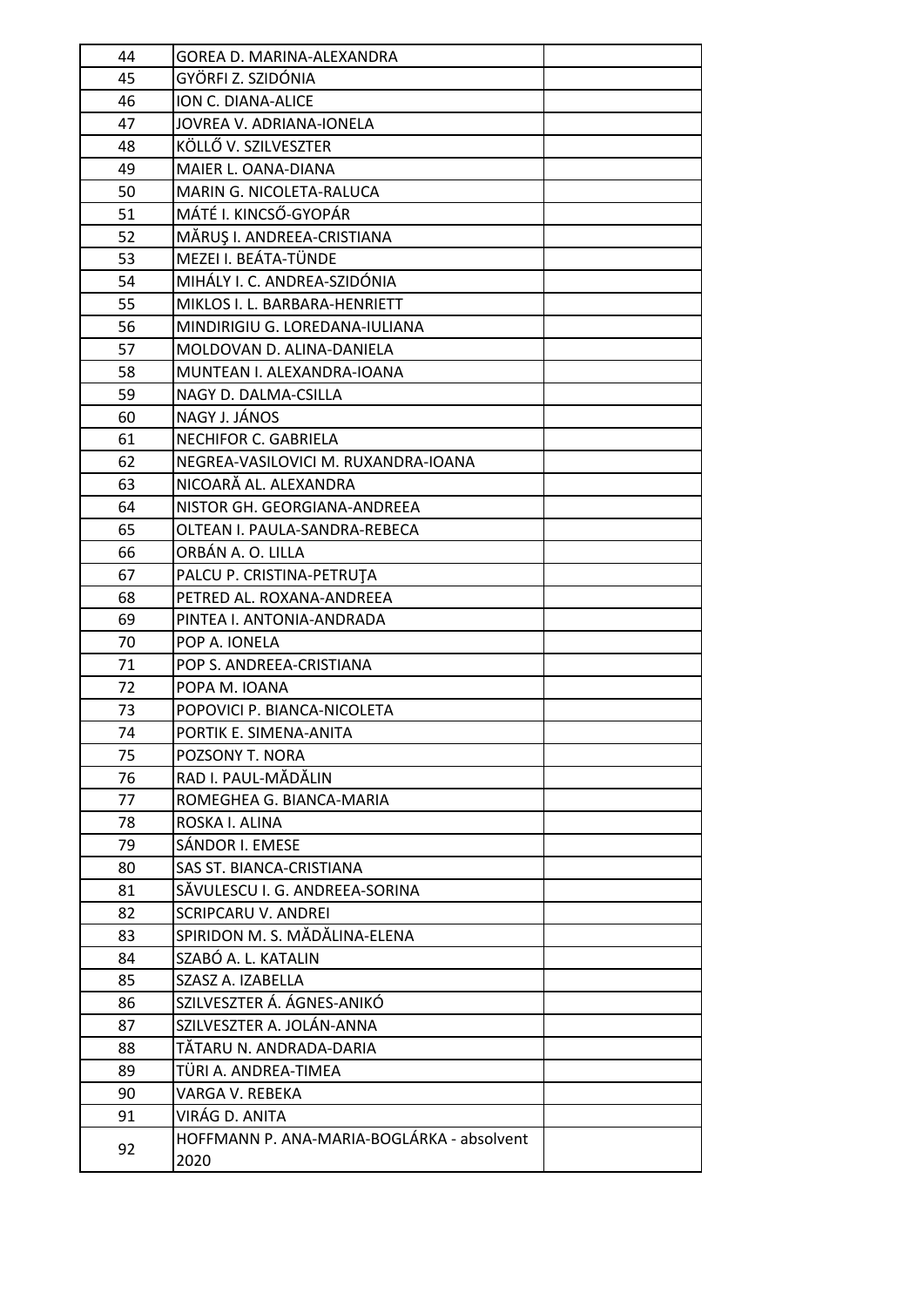# FACULTATEA DE MEDICINĂ Programul de studii Nutriție și Dietetică

## **TABEL NOMINAL PROBA SCRISĂ - LICENȚĂ IULIE 2021**

#### **SALA I UMFST**

| Nr.crt         | Nume și prenume                  | Semnătură |
|----------------|----------------------------------|-----------|
| 1              | ALECU C. F. MIHAELA              |           |
| $\overline{2}$ | AVASILOAIEI C. GABRIELA- LAVINIA |           |
| 3              | BÁLINT AL. ERIKA                 |           |
| $\overline{4}$ | <b>BAZIC M. D. MIRIAM</b>        |           |
| 5              | BĂDESCU N. GABRIELA              |           |
| 6              | <b>BOKOCH I. MARIANNA</b>        |           |
| $\overline{7}$ | <b>BUTUC V. VLADA</b>            |           |
| 8              | CHIRILUȘ I. ELENA                |           |
| 9              | CIUBUCĂ E. CĂTĂLINA              |           |
| 10             | CÎNPEANU I. OANA-CRISTINA        |           |
| 11             | COSTINIUC I. G. KAROLA           |           |
| 12             | <b>CSEH AL. MARGIT-JUDIT</b>     |           |
| 13             | <b>CSORTAN I. VALENTIN</b>       |           |
| 14             | DÂRJAN Ș. CONSTANTIN             |           |
| 15             | KILYÉN G. HANNA                  |           |
| 16             | LŐRINCZ L. HANNA - MELINDA       |           |
| 17             | LUPU Ș. OANA-GRAȚIELA            |           |
| 18             | MARTINKA J. J. ANDREA            |           |
| 19             | MAXIM I. IOANA-MONICA            |           |
| 20             | MOGA-PALER M. V. CĂTĂLIN         |           |
| 21             | MOLNAR I. CRISTIAN               |           |
| 22             | NITU I. IONEL                    |           |
| 23             | ONCEA GH. GEORGIANA-MIHAELA      |           |
| 24             | OPREA S. I. SEBASTIAN-GABRIEL    |           |
| 25             | OZSVATH G. ANA-MARIA VERONICA    |           |
| 26             | POPA I. RAUL                     |           |
| 27             | POPA T. MIHAI                    |           |
| 28             | POPA V. IOANA                    |           |
| 29             | POPESCU C. C. BIANCA- MARIA      |           |
| 30             | POPSA M. ROXANA-ELENA            |           |
| 31             | RUSCAL F. C. LAURA-CRISTINA      |           |
| 32             | SABĂU A. V. CEZARA-STEFANA       |           |
| 33             | SCURTU N. IULIA-CRISTINA         |           |
| 34             | STEFĂNESCU R. IULIA              |           |
| 35             | TIȚĂ C. CONSTANȚA-CORINA         |           |
| 36             | UDVARI AL. IZOLDA-ANTÓNIA        |           |
| 37             | <b>VEGH E. HERMINA</b>           |           |
| 38             | VÎLCEANU D. ANDREEA-DOINIȚA      |           |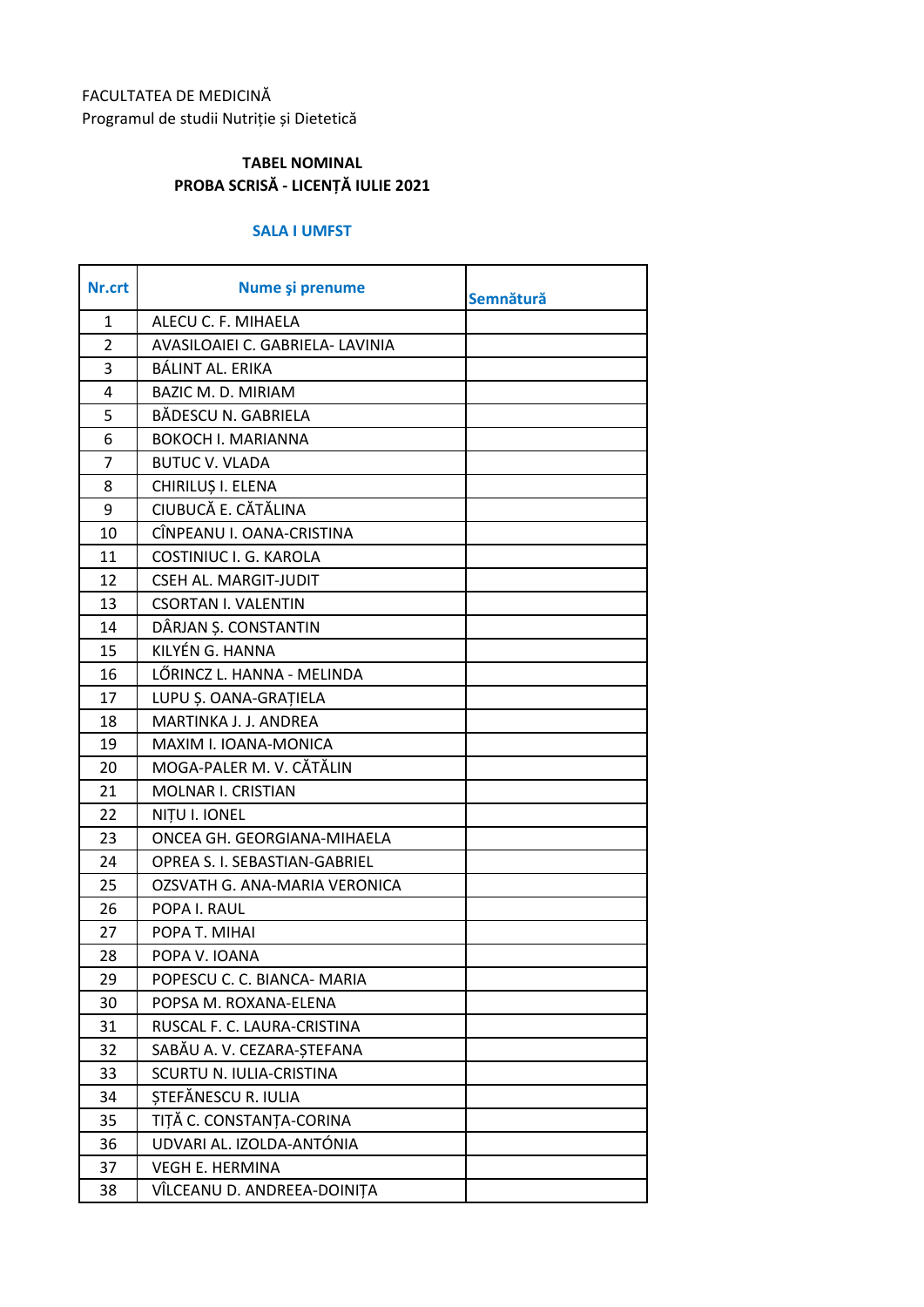| $\sim$<br>7 <sub>f</sub><br>IΑ<br>эn<br>vit i R<br>K<br>$\mathbf{v}$<br>$\cdot$<br>. .<br>⊣n Fi<br>-- |  |
|-------------------------------------------------------------------------------------------------------|--|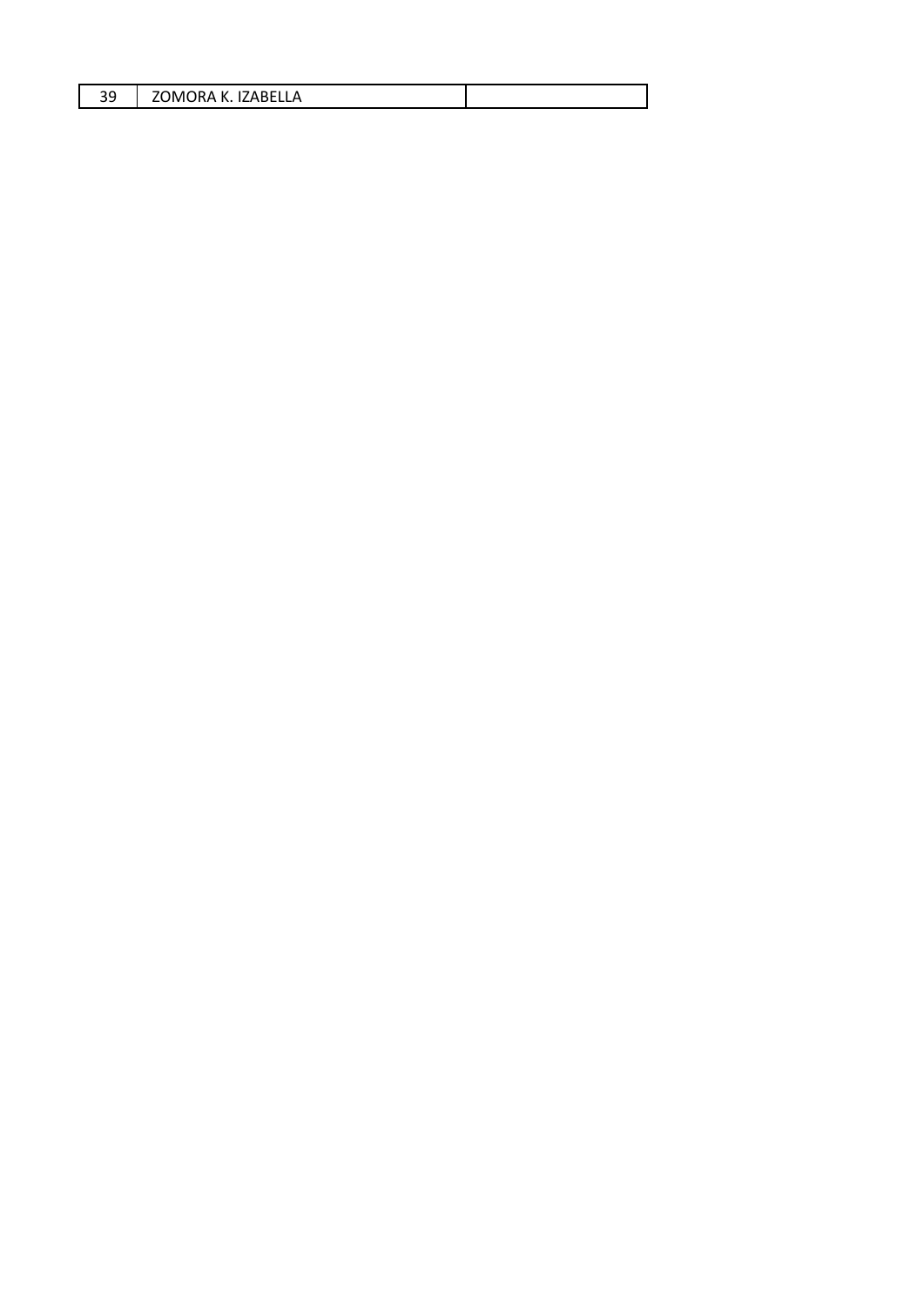#### FACULTATEA DE MEDICINĂ

Programul de studii Balneofiziokinetoterapie și recuperare

#### **TABEL NOMINAL PROBA SCRISĂ - LICENȚĂ IULIE 2021**

## **Sala Medicină legală UMFST**

| Nr.crt         | Nume și prenume                   | Semnătură |
|----------------|-----------------------------------|-----------|
| 1              | ACHIM G. ADINA-MELISA             |           |
| $\overline{2}$ | ALBERT G. RICHARDO-GABRIEL        |           |
| 3              | ALBU-GÁLL L. ÉDUA                 |           |
| 4              | ANITEI M. ESTERA                  |           |
| 5              | APETROAEI I. ANDREI               |           |
| 6              | AVRAM V. MĂLINA-MARIA             |           |
| $\overline{7}$ | BĂDOI R. BIANCA-MARIA             |           |
| 8              | BÉRES J. MÁRIA-ANETA              |           |
| 9              | BRĂTIAN B.D. PAUL-EMIL            |           |
| 10             | <b>BURNETE S.C. SORANA-MONIKA</b> |           |
| 11             | CIULEA A.I. THEODORA              |           |
| 12             | CÎMPIAN A.C. MARIUS-CRISTIAN      |           |
| 13             | COCOARĂ M. OVIDIU                 |           |
| 14             | CSATLÓS A. ATTILA-TAMÁS           |           |
| 15             | DARKÓ B. RÉKA-KATALIN             |           |
| 16             | DINIȚĂ N. ALEXANDRA-GEORGIANA     |           |
| 17             | FARCAS N. BIANCA                  |           |
| 18             | <b>GÁLL C. ARNOLD</b>             |           |
| 19             | GOREA V. (BĂȚAGĂ) ANA-MARIA       |           |
| 20             | KÖTELES A.S. CSILLA-MELINDA       |           |
| 21             | LOZONSCHI O. BOGDAN-VASILICĂ      |           |
| 22             | MARTON Z.J. ZOLTÁN                |           |
| 23             | MÉSZÁROS L. DÁVID                 |           |
| 24             | MOLDOVAN I.M. ADA-PATRICIA        |           |
| 25             | MUREȘAN I.M. RĂZVAN-IONUȚ         |           |
| 26             | NASTA G. VLĂDUȚ                   |           |
| 27             | NICA I. IOAN                      |           |
| 28             | NICUȘAN S.I. RĂZVAN-DUMITRU       |           |
| 29             | ORMENIȘAN E. MARIA-ORIANA         |           |
| 30             | PÁL A. ILONA-VERONICA             |           |
| 31             | PARAIDI K.C. TEKLA-BOROKA         |           |
| 32             | PÉTER L. KATA                     |           |
| 33             | SEBESTYÉN I. HENRIETTA-ERZSÉBET   |           |
| 34             | SIKLODI C.E. CSABA-EDUARD         |           |
| 35             | SZEKELY I. ANDREA                 |           |
| 36             | TANȚOȘ A.D. ALEXANDRA-BIANCA      |           |
| 37             | TODOSIA C. MARIA-MAGDALENA        |           |